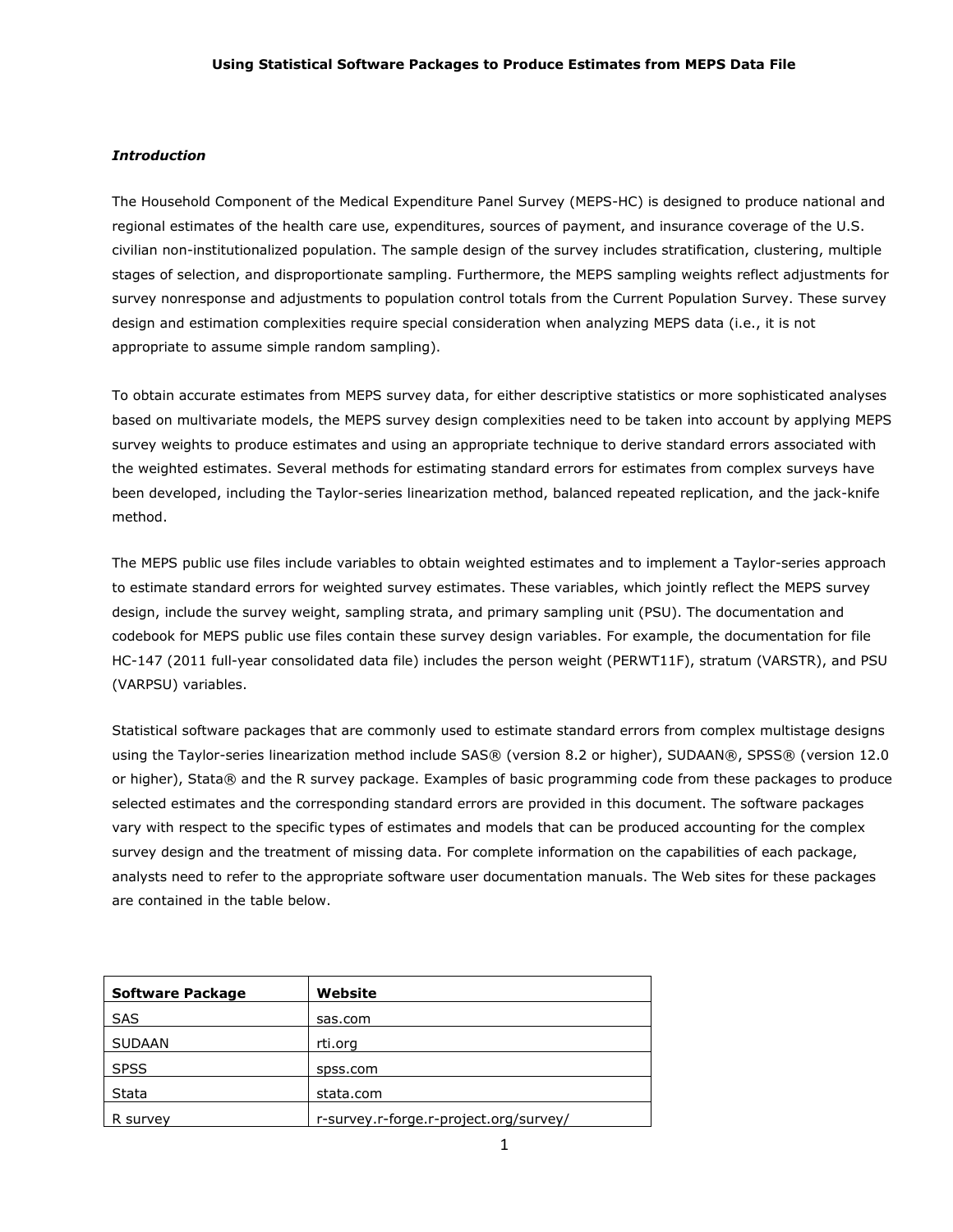#### *Examples*

The tables below provide examples of basic programming code for the software packages (SAS, SUDAAN, and SPSS in the first table; Stata and R in the second table) to generate estimates from MEPS person-level files for 1) the total population, 2) population subgroups and 3) differences between population subgroups. Following is a brief description of the examples illustrated in the tables.

# **1. Total Population**

Using the 2011 MEPS full-year consolidated file (PUF HC-147) as the analytic file, the basic programming code provided for each software package in the table below will produce correct estimates of the overall mean total expenditures in 2011 (\$4,277.13) and the corresponding standard error (\$111.14).

# **2. Population Subgroup**

Analyses are often limited to a subgroup of the population. However, creating a special analysis file that contains only observations for the subgroup of interest may yield incorrect standard errors or an error message (e.g., "stratum with only one PSU detected" in Stata) because all of the observations corresponding to a stage of the MEPS sample design may be deleted. Therefore, it is advisable to preserve the entire survey design structure for the program by reading in the entire person-level file. Each software package provides a capability to limit the analysis to a subgroup of the population without sub-setting the analysis file.

Using the 2011 MEPS full year consolidated file (PUF HC-147) as the analytic file, the basic programming code provided for each software package in the table below will produce accurate estimates of the average total expenditures in 2002 for children younger than 18 years of age (\$1,586.82) and the corresponding standard error (\$84.95).

#### **3. Difference Between Subgroups**

Analysts often need to test whether differences between subdomains are statistically significant. A specific example comparing males to females in MEPS 2011 is provided to illustrate the appropriate syntax for the five software packages.

Using the 2011 MEPS full year consolidated file (PUF HC-147) as the analytic file, the mean total expenditures for males was \$3,967.09, the mean total expenditures for females was \$4,573.49, with a difference of -\$606.40. The difference has a standard error of \$211.42 with a t-value of -2.87 and a p-value of 0.005.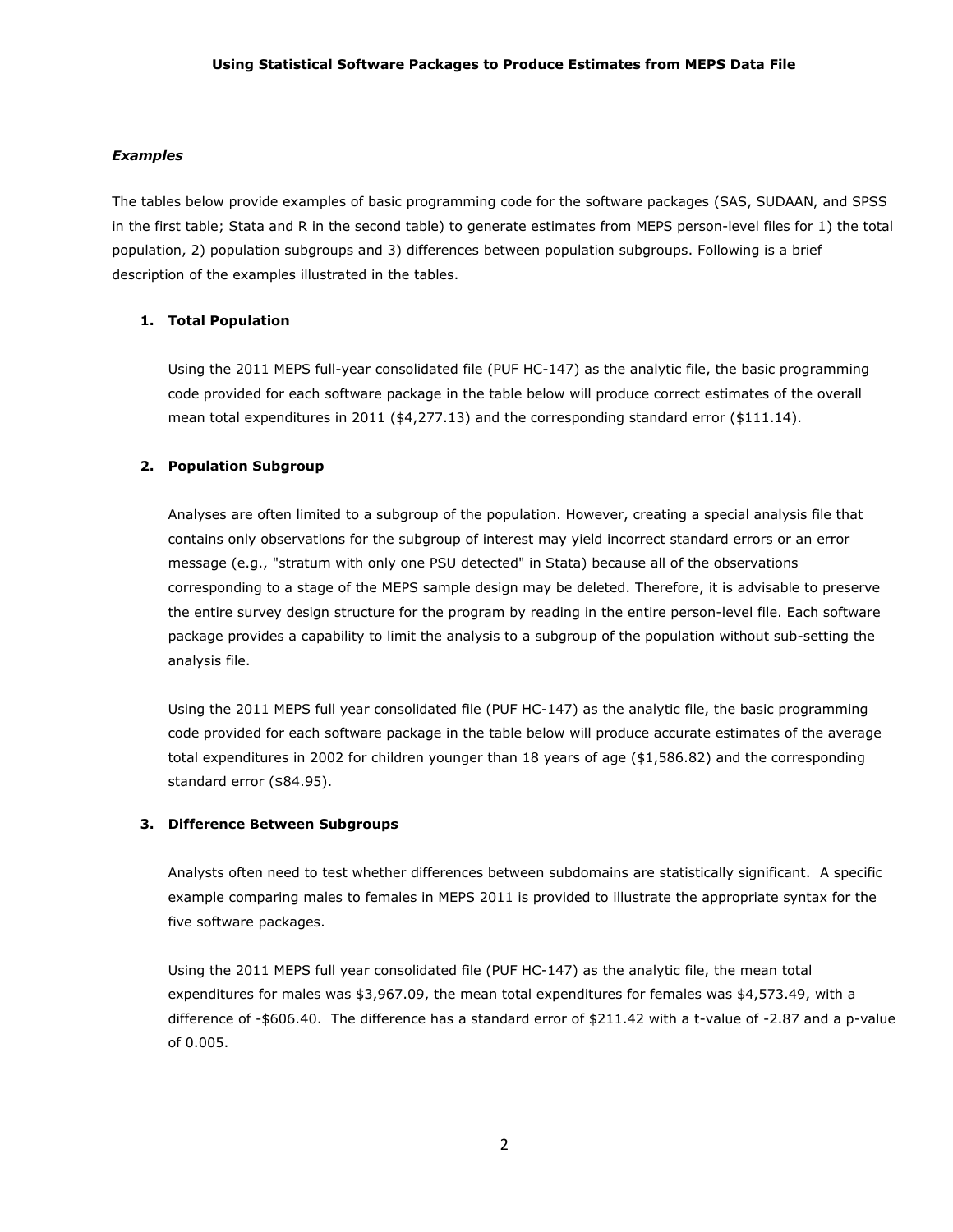# **Using Statistical Software Packages to Produce Estimates from MEPS Data File**

# **Using SAS, SUDAAN, and SPSS to Compute Standard Errors for MEPS Estimates (Examples based on Public Use File HC-147)**

|                                                       |                             | SAS                                                                                                                                                                                                                                         | <b>SUDAAN</b>                                                                                                                                                                                                                                                                                                             | <b>SPSS</b>                                                                                                                                                                                                                                                                                                                |
|-------------------------------------------------------|-----------------------------|---------------------------------------------------------------------------------------------------------------------------------------------------------------------------------------------------------------------------------------------|---------------------------------------------------------------------------------------------------------------------------------------------------------------------------------------------------------------------------------------------------------------------------------------------------------------------------|----------------------------------------------------------------------------------------------------------------------------------------------------------------------------------------------------------------------------------------------------------------------------------------------------------------------------|
| <b>Full population</b>                                | Code                        | PROC SURVEYMEANS DATA=FY;<br>STRATUM VARSTR;<br><b>CLUSTER VARPSU;</b><br>WEIGHT PERWT11F;<br>VAR TOTEXP11;<br>RUN;                                                                                                                         | PROC DESCRIPT FILETYPE=SAS<br>DESIGN=WR DATA=FY;<br>NEST VARSTR VARPSU / MISSUNIT;<br>WEIGHT PERWT11F;<br>VAR TOTEXP11;<br>PRINT MEAN SEMEAN /<br>MEANFMT=F12.4<br>SEMEANFMT=F12.4;<br>RUN;                                                                                                                               | <b>CSPLAN ANALYSIS</b><br>/PLAN FILE ="C:\mepsdsgn.csplan"<br>/PLANVARS<br>ANALYSISWEIGHT=PERWT11F<br>/DESIGN STRATA =VARSTR CLUSTER<br>=VARPSU<br>/ESTIMATOR TYPE =WR.<br><b>CSDESCRIPTIVES</b><br>/PLAN FILE ="C:\mepsdsgn.csplan"<br>/SUMMARY VARIABLES =totexp11<br>/MEAN<br>/STATISTICS SE.                           |
|                                                       | Mean                        | \$4,277.13                                                                                                                                                                                                                                  | \$4,277.13                                                                                                                                                                                                                                                                                                                | \$4,277.13                                                                                                                                                                                                                                                                                                                 |
|                                                       | <b>SE</b>                   | \$111.14                                                                                                                                                                                                                                    | \$111.14                                                                                                                                                                                                                                                                                                                  | \$111.14                                                                                                                                                                                                                                                                                                                   |
| Code<br>Subpopulation                                 |                             | PROC SURVEYMEANS DATA=FY;<br>STRATUM VARSTR;<br><b>CLUSTER VARPSU;</b><br>WEIGHT PERWT11F;<br>VAR TOTEXP11;<br>DOMAIN CHILD;<br>RUN;                                                                                                        | PROC DESCRIPT FILETYPE=SAS<br>DESIGN=WR DATA=FY;<br>NEST VARSTR VARPSU / MISSUNIT;<br>WEIGHT PERWT11F;<br>VAR TOTEXP11;<br>PRINT MEAN SEMEAN /<br>MEANFMT=F12.4<br>SEMEANFMT=F12.4;<br>SUBPOPN CHILD=1;<br>RUN;                                                                                                           | <b>CSPLAN ANALYSIS</b><br>/PLAN FILE ="C:\mepsdsgn.csplan"<br>/PLANVARS<br>ANALYSISWEIGHT=PERWT11F<br>/DESIGN STRATA = VARSTR CLUSTER<br>=VARPSU<br>/ESTIMATOR TYPE =WR.<br><b>CSDESCRIPTIVES</b><br>/PLAN FILE ="C:\mepsdsgn.csplan"<br>/SUMMARY VARIABLES =totexp11<br>/SUBPOP TABLE = CHILD<br>/MEAN<br>/STATISTICS SE. |
|                                                       | Mean                        | \$1,586.82                                                                                                                                                                                                                                  | \$1,586.82                                                                                                                                                                                                                                                                                                                | \$1,586.82                                                                                                                                                                                                                                                                                                                 |
|                                                       | <b>SE</b>                   | \$<br>84.95                                                                                                                                                                                                                                 | Ś.<br>84.95                                                                                                                                                                                                                                                                                                               | Ś.<br>84.95                                                                                                                                                                                                                                                                                                                |
| Comparison <sup>a</sup><br>between male<br>and female | Code                        | PROC SURVEYREG DATA=FY;<br>STRATUM VARSTR;<br><b>CLUSTER VARPSU;</b><br>WEIGHT PERWT11F;<br>CLASS SEX;<br>MODEL TOTEXP11=SEX/NOINT<br>SOLUTION VADJUST=NONE;<br>LSMEANS SEX/DIFF;<br>CONTRAST "Compare male vs.<br>female" SEX 1-1;<br>RUN; | PROC DESCRIPT FILETYPE=SAS<br>DESIGN=WR DATA=FY;<br>NEST VARSTR VARPSU / MISSUNIT;<br>WEIGHT PERWT11F;<br>VAR TOTEXP11;<br>CLASS SEX;<br>PAIRWISE SEX;<br>CONTRAST SEX=(1-1);<br>DIFFVAR SEX=(12);<br>PRINT MEAN SEMEAN T_MEAN P_MEAN<br>/MEANFMT=F12.4<br>SEMEANFMT=F12.4<br>T MEANFMT=F12.4<br>P_MEANFMT=F12.4;<br>RUN; | CSGLM TOTEXP11 BY SEX<br>/PLAN FILE ="C:\mepsdsgn.csplan"<br>/MODEL SEX<br>/INTERCEPT INCLUDE =NO<br>/TEST TYPE=F<br>/EMMEANS<br>TABLES =SEX<br>COMPARE=SEX<br>CONTRAST=SIMPLE<br>/CRITERIA CILEVEL =95.                                                                                                                   |
|                                                       | Mean for male               | \$3,967.09                                                                                                                                                                                                                                  | \$3,967.09                                                                                                                                                                                                                                                                                                                | \$3,967.09                                                                                                                                                                                                                                                                                                                 |
|                                                       | SE for male                 | \$183.18                                                                                                                                                                                                                                    | \$183.18                                                                                                                                                                                                                                                                                                                  | \$183.18                                                                                                                                                                                                                                                                                                                   |
|                                                       | <b>Mean for</b><br>female   | \$4,573.49                                                                                                                                                                                                                                  | \$4,573.49                                                                                                                                                                                                                                                                                                                | \$4,573.49                                                                                                                                                                                                                                                                                                                 |
|                                                       | SE for female               | \$117.88                                                                                                                                                                                                                                    | \$117.88                                                                                                                                                                                                                                                                                                                  | \$117.88                                                                                                                                                                                                                                                                                                                   |
|                                                       | <b>Difference</b>           | $-5$ 606.40                                                                                                                                                                                                                                 | $-5$ 606.40                                                                                                                                                                                                                                                                                                               | $-5$ 606.40                                                                                                                                                                                                                                                                                                                |
|                                                       | SE of difference<br>t value | \$211.42<br>$-2.870$                                                                                                                                                                                                                        | \$211.42<br>$-2.868$                                                                                                                                                                                                                                                                                                      | \$211.42                                                                                                                                                                                                                                                                                                                   |
|                                                       |                             | 0.005                                                                                                                                                                                                                                       | 0.005                                                                                                                                                                                                                                                                                                                     | b                                                                                                                                                                                                                                                                                                                          |
|                                                       | р<br>Wald F value           | 8.230                                                                                                                                                                                                                                       | b                                                                                                                                                                                                                                                                                                                         |                                                                                                                                                                                                                                                                                                                            |
|                                                       | р                           | 0.005                                                                                                                                                                                                                                       | $\mathbf b$                                                                                                                                                                                                                                                                                                               | 8.227<br>0.005                                                                                                                                                                                                                                                                                                             |

ᵃ Notes on comparison:

SAS will not produce a result for a single subdomain only

SUDAAN, in addition to PAIRWISE, DIFFVAR and CONTRAST can also be used to generate two-way comparisons.

ᵇ Statistic not produced by this software package.